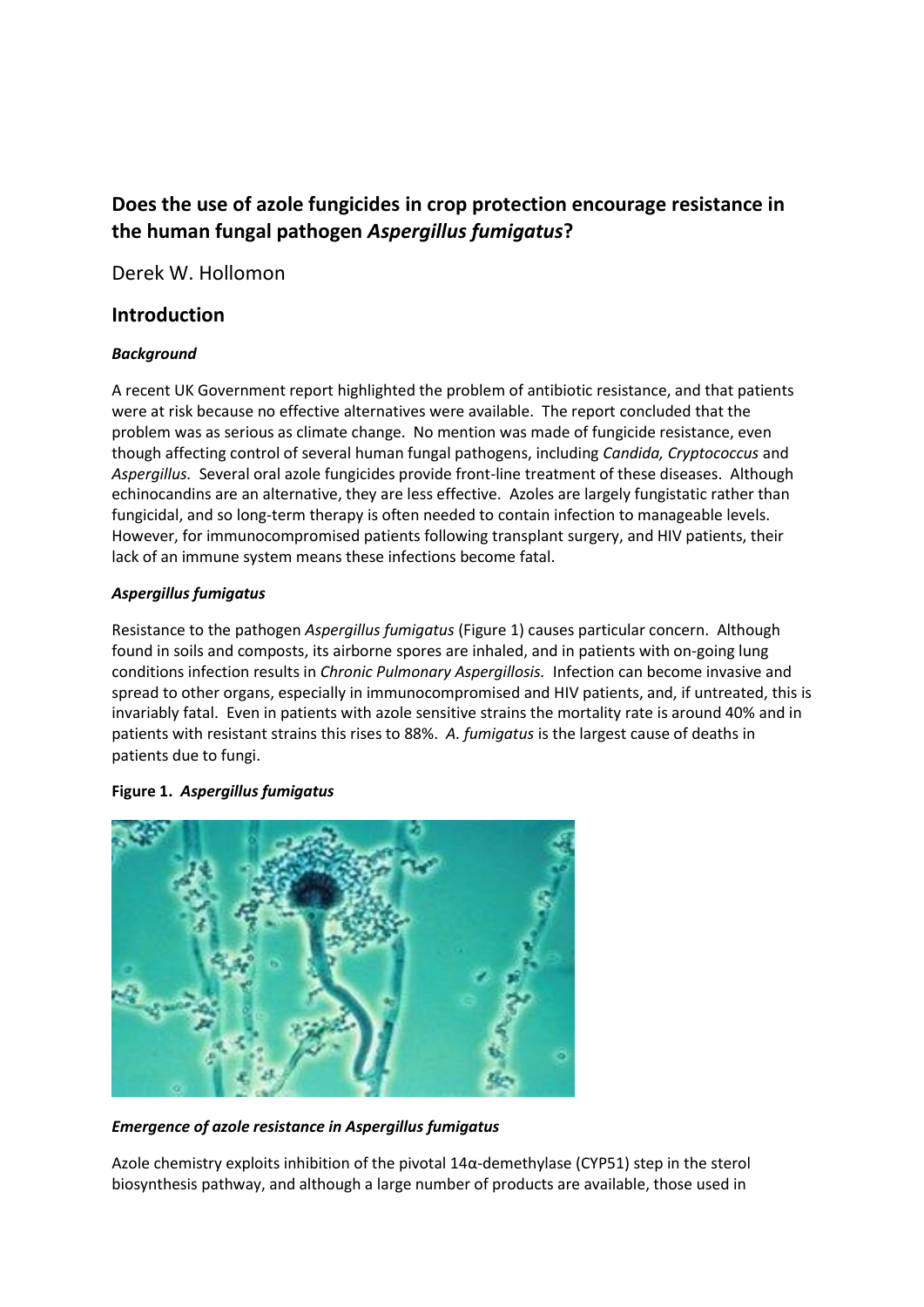medicine are not the same as those used in crop protection. During the 1980s, two oral azoles, fluconazole and itraconazole (Figure 2), became available and were successfully used to control Aspergillosis. In 1989, the first itraconazole resistant *A. fumigatus* isolate was recovered from an American patient. Other reports of resistance soon followed and were linked to, either point mutations in the target CYP51 or increased drug efflux. Cross resistance to newer and more effective azoles , such as voriconazole and posaconazole, was not always the case. But in 1998, resistant isolates were obtained from a number of patients in the Netherlands, which combined a point mutation with a tandem promoter repeat (TR<sub>34</sub>L98H), and which conferred cross resistance to all available azoles. *A. fumigatus* strains with this resistance mechanism quickly spread worldwide (Figure 3).





**Figure 3. Spread of TR36 L98H resistance worldwide**



Figure 1. Shaded areas show countries that have reported the TR<sub>34</sub>/L98H and TR<sub>46</sub>/Y121F/T289A resistance mechanism in clinical or environmental Aspergillus furnigatus isolates.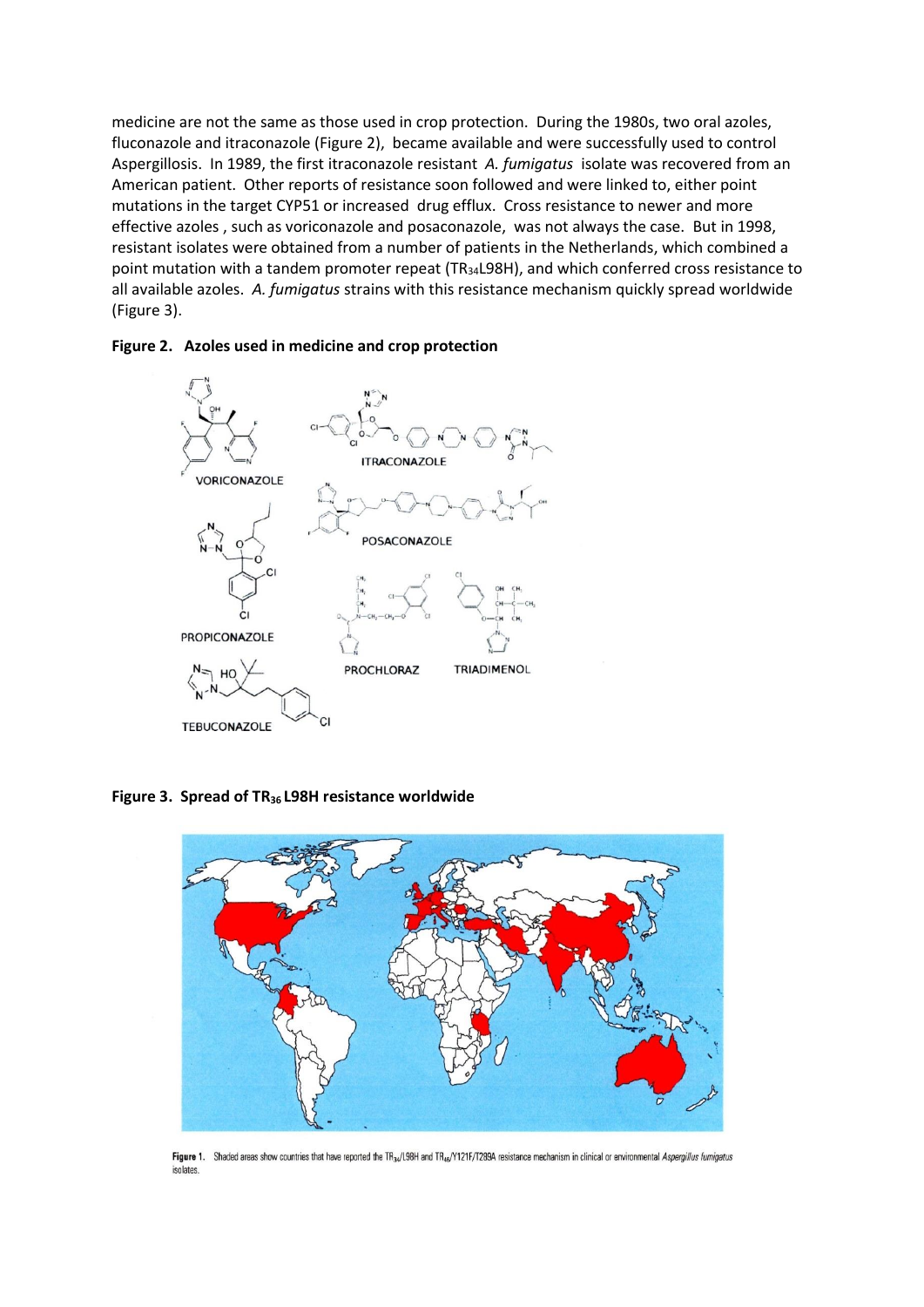#### *Azole use in environment including crop protection*

Apart from use in medicine, azoles are used to protect wood and textiles, and in animal and consumer health products. By far their greatest use is disease control in agriculture and horticulture, including prevention of post-harvest losses. Imazalil was the first azole introduced in the 1970s and was followed soon after by prochloraz, another imidazole. Both are still used today. A large number of triazoles (26+) were introduced from 1980s onwards, primarily for the control of cereal and fruit diseases. Today, azoles account for a quarter of all fungicide use wordwide, and are key components of fungicide anti-resistance strategies. Triazoles degrade slowly with half-lives between 20 and 200 days depending on soil type. Following a single spray to a young crop, *A.*  fumigatus can be exposed to concentrations of 0.3 to 0.4 mg Kg<sup>-1</sup> in the top 10cm of soil. For comparison, and equating a Kg with a litre, the concentration in blood serum is much higher at 11mg  $L<sup>-1</sup>$  in patients receiving daily oral treatment for aspergillosis.

## **Evidence linking resistance with agricultural use of azoles**

*For:* 

**1.** Because azole resistant *A fumigatus* isolates were obtained from patients entering the clinic with no prior history of azole use, and resistant isolates were also recovered from the environment, at least from plant growing composts, but not field soils, it was suggested that azole use in crop protection had driven selection and spread of resistance in *A. fumigatus.* 

**2.** Dutch workers correlated emergence of the TR36L98H resistance with the introduction during the 1990s of five widely used triazoles.

**3.** Computer modelling of CYP51 confirmed that agricultural and medical triazoles had similar binding properties within the active site of the enzyme. Modelling did not include imidazoles and did not include interaction with leucine 98, which is not in the active site. Not surprisingly, as they have the same mode of action and resistance mechanisms, there was cross-resistance.

This position echoed medical concern for antibiotic resistance and use of antibiotics in livestock production, and prompted calls for restrictions on azole use in crop protection.

#### *Against:*

**1.** *A. fumigatus* is thermophilic, and although resistant isolates have been recovered from composts in protected cropping situations, no resistant isolates have been recovered from field soils. Indeed, *A. fumigatus* is seldom recovered from decaying organic residues in field cropping systems.

**2.** Exposure concentrations of azoles, at least in field cropping situations, are below levels likely to select for resistance, whereas, it is well established that resistance can evolve in hospitalised patients receiving azole therapy.

**3.** Agricultural triazoles are less active against *A. fumigatus* than medical ones, whereas imidazoles are equally active (Table 1). Imidazoles were being used widely in crop protection from the 1970s onwards, and although they could have selected for resistance, *A. fumigatus* resistance was not detected until the late 1980s.